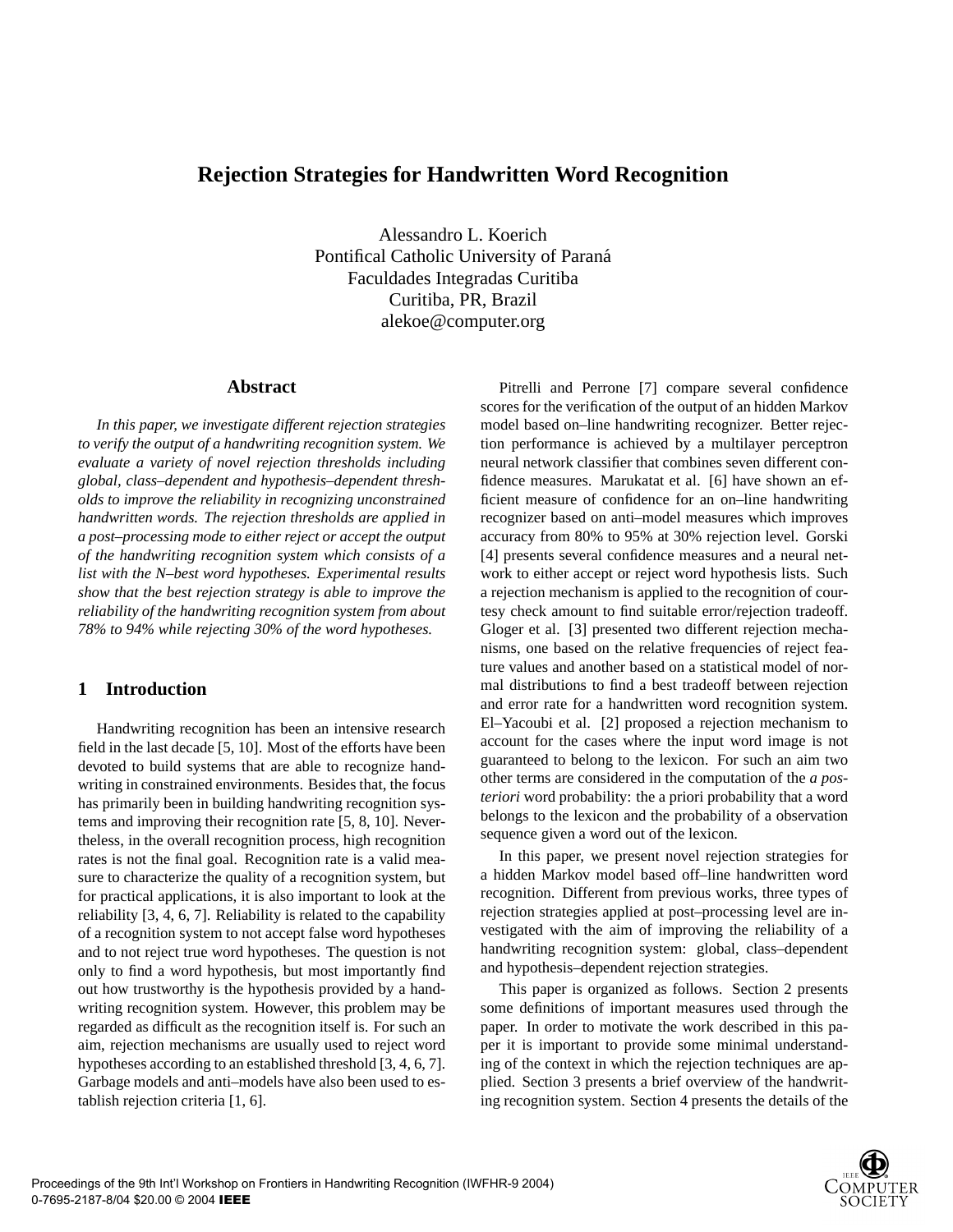rejection strategies proposed in this paper. Experimental results are presented in Section 5. The conclusions of this paper are presented in the last section.

## **2 Definitions**

The task is to recognize an unknown handwritten word which can belong to  $L$  classes, where  $L$  coincides with the number of lexicon entries. Therefore, there are  $N \leq L$  possible answers which are called hypotheses, each of which is associated with a confidence score. In our case, such confidence scores are *a posteriori* probabilities. The handwriting recognition system classify correctly an input word when it assigns the correct lexicon entry to the word since it is a lexicon–driven approach.

To evaluate the results of the rejection strategies proposed in this paper, the following measures are employed: recognition rate, error rate, rejection rate, and reliability, which are defined as follows:

$$
ReognitionRate = \frac{N_{recog}}{N_{test}} \times 100
$$
 (1)

$$
ErrorRate = \frac{N_{err}}{N_{test}} \times 100\tag{2}
$$

$$
RejectionRate = \frac{N_{rej}}{N_{test}} \times 100\tag{3}
$$

$$
Reliability = \frac{N_{recog}}{N_{recog} + N_{err}} \times 100\tag{4}
$$

where  $N_{recog}$  is defined as the number of words correctly classified,  $N_{err}$  is defined as the number of words misclassified,  $N_{rej}$  is defined as the number of input words rejected after classification, and  $N_{test}$  is the number of input words tested.

## **3 Handwriting Recognition System**

Our system is a large vocabulary off–line handwritten word recognition based on discrete hidden Markov models. The recognition system was designed to deal with unconstrained handwriting (handprinted, cursive and mixed styles), multiple writers (writer–independent), and dynamically generated lexicons. Each character is modeled by a ten–state left–right transition–based HMM with no self– transitions. Intra–word and inter–word spaces are modeled by a two–state left–right transition–based HMM [1]. Words are formed using standard concatenation techniques.

The general problem of recognizing a handwritten word  $w$ , or equivalently a character sequence constrained to spellings in a lexicon  $\mathcal{L}$ , is framed from a statistical perspective, where the goal is to find the sequence of labels

 $c_1^L = (c_1 c_2 \dots c_L)$  (e.g. characters) that is most likely given the sequence of T observations  $o_1^T = (o_1 o_2 \dots o_T)$ :

$$
\hat{w} \ni P(\hat{w}|\mathbf{o}_1^T) = \max_{w \in \mathcal{L}} P(w|\mathbf{o}_1^T)
$$
 (5)

The posteriori probability of a word  $w$  can be rewritten using Bayes' rule:

$$
P(w|\mathbf{o}_1^T) = \frac{P(\mathbf{o}_1^T|w)P(w)}{P(\mathbf{o}_1^T)}
$$
(6)

where  $P(w)$  is the prior probability of the word occurring. The probability of data occurring  $P(o_1^T)$  is unknown, but assuming that the word is in the lexicon  $\mathcal L$  and that the decoder computes the likelihoods of the entire set of possible hypotheses, then the probabilities must sum to one, and can be normalized:

$$
\sum_{w \in \mathcal{L}} P(w|o_1^T) = 1 \tag{7}
$$

In such a way, estimated *a posteriori* probability can be used as confidence estimates which is obtained as:

$$
P(w|o_1^T) = \frac{P(o_1^T|w)P(w)}{\sum_{w \in \mathcal{L}} P(o_1^T|w)P(w)}
$$
(8)

At the output, the handwriting recognition system provides a list with the *N*–best word hypotheses ranked accordingly to the *a posteriori* probability assigned to each word hypothesis.

### **4 Rejection Strategies**

The concept of rejection admits the potential refusal of a word hypothesis if the classifier is not certain enough about the hypothesis. In our case, an evidence about the certainty is given by the probabilities assigned to the word hypotheses (Equation 8). Assuming that all words are present in the lexicon, the refusal of a word hypothesis may have two different reasons:

- there is not enough evidence to come to a unique decision since more than one word hypothesis among the *N*–best word hypotheses appears adequate;
- there is not enough evidence to come to a decision since no word hypothesis among the *N*–best word hypotheses appears adequate;

In the first case, it may happen that the probabilities do not indicate a unique decision in the sense that there is not just one probability exhibiting a value close to one. In the second case, it may happen that there is no probability exhibiting a value close to one. Therefore, the probabilities

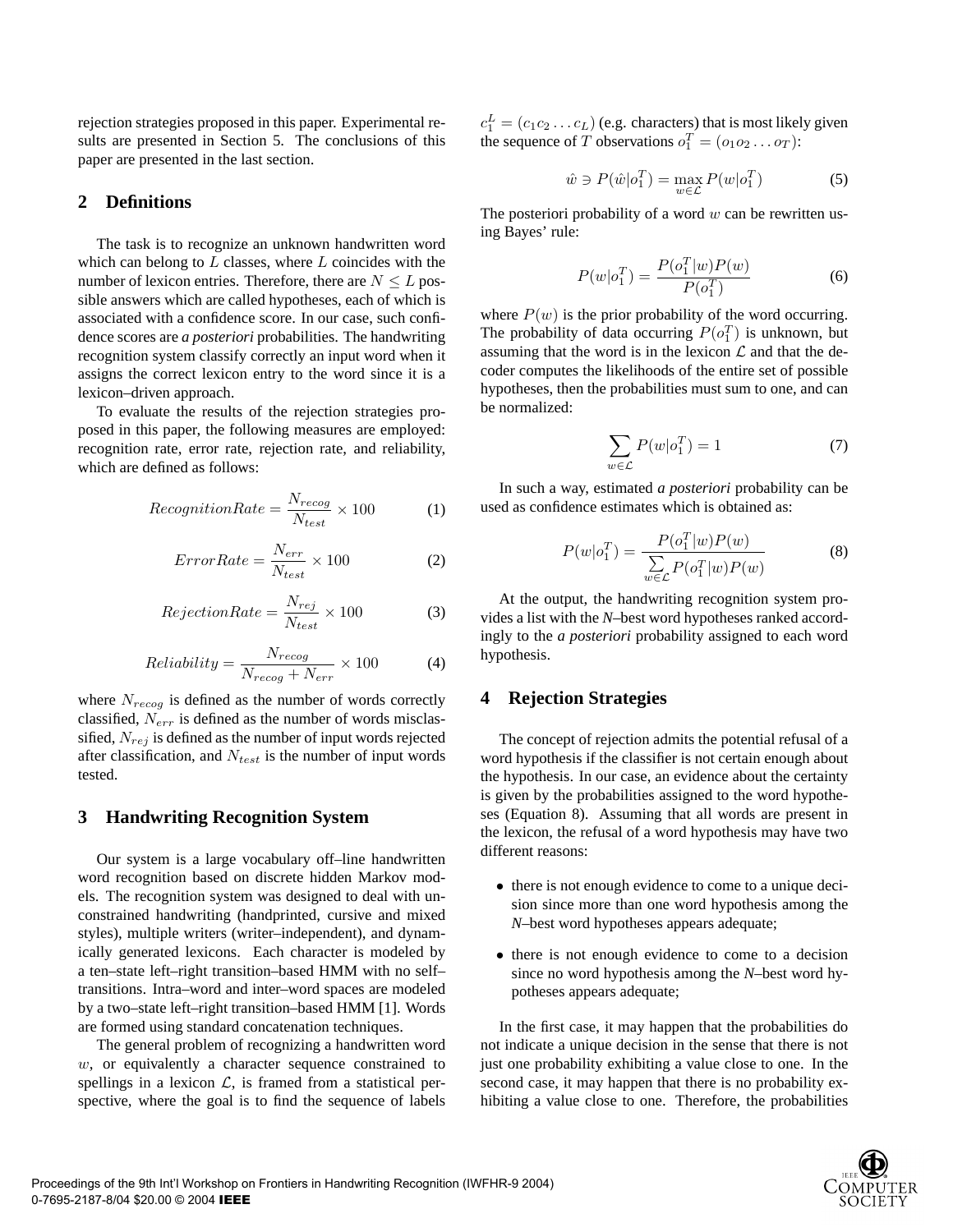assigned to the word hypotheses in the *N*–best word hypothesis list should be used as a guide to establish a rejection criterion.

Bayes decision rule embodies already a rejection rule, namely, find the maximum of  $P(w|o)$  but check whether the maximum found exceeds a certain threshold value or not. Due to the decision–theoretic conceptions this reject rule is optimum for the case of insufficient evidence if the closed–world assumption holds and if the *a posteriori* probabilities are know [9]. Therefore, this suggests rejecting a word hypothesis if the probability for that hypothesis is less than a threshold.

In the context of the handwriting recognition system, the task of a rejection mechanism is to decide on whether the best word hypothesis in the *N*–best word hypothesis list can be accepted or not. For such an aim, we have investigated different rejection strategies: class–dependent rejection where the rejection threshold depends on the class of the word; hypothesis–dependent rejection where the rejection threshold depends on the probabilities of the word hypotheses at the *N*–best list; global threshold that depends neither on the class nor on the hypotheses. The details of the rejection strategies are presented as follows.

#### **Class–Dependent Rejection Threshold**

• Average probability of recognizing the class correctly  $(\textit{avg}\_\textit{class})$ : given k samples of a word w in the training dataset, we average the *a posteriori* probability provided by the handwriting recognition system to the samples when they are recognized as the best word hypotheses. Accordingly, the rejection threshold  $R_{avg\_class}$  is defined as:

$$
R_{avg\_class} = \frac{1}{K} \sum_{k=1}^{K} P(w_k | o_1^t(k))
$$
 (9)

where K is the number of times the word  $w_k$  appears in the training dataset.

• *A priori* class probability (*pri class*): a simple rejection threshold which is based on the *a priori* probability of a word  $w$  to appear in the training dataset.

$$
R_{pri\_class} = P(w) \tag{10}
$$

#### **Hypothesis–Dependent Rejection Threshold**

• Average probability of the *N*–best word hypotheses  $(\textit{avg\_top})$ : given N word hypotheses provided by the handwriting recognition system, we average the *a posteriori* probabilities assigned to the word hypotheses. The rejection threshold  $R_{avg\_top}$  is defined as:

$$
R_{avg\_top} = \frac{1}{N} \sum_{n=1}^{N} P(H_n)
$$
 (11)

where  $H_n$  denotes the *n*–th word hypothesis.

• Difference between the *a posteriori* probabilities of the best word hypothesis and the second best word hypothesis (*dif 12*). It is defined as:

$$
R_{dif\_12} = P(H_1) - P(H_2)
$$
 (12)

#### **Fixed Rejection Threshold**

• fixed threshold (*fixed*): a global rejection threshold that is class–independent and hypothesis–independent.

$$
R_{fixed} = P \tag{13}
$$

where  $P$  is a probability obtained experimentally on a validation dataset, according to the rejection level expected.

Given the rejection thresholds defined as before and denoted as  $R_{(.)}$ , the rejection rule will be given as:

1) The best word hypothesis is accepted whenever

$$
P(H_1) \ge \gamma R_{(.)} \tag{14}
$$

2) The best word hypothesis is rejected whenever

$$
P(H_1) < \gamma R_{(.)} \tag{15}
$$

where  $P(H_1)$  is the *a posteriori* probability of best word hypothesis provided by the handwriting recognition system, and  $\gamma \in [0, 1]$  is a parameter that indicates the amount of variation of the probability between the best word hypothesis and the rejection threshold. The value of  $\gamma$  is set according to the rejection level required.

#### **5 Experiments and Results**

For the experiments, a proprietary database containing more than 20,000 real postal envelops was used. Three datasets that contain city names manually located on postal envelopes were used in the experiments, as well as a very– large vocabulary of 85,092 city names. The training dataset contains 12,023 unconstrained handwritten words, the validation dataset contains 3,475 unconstrained handwritten words and the test dataset contains 4,674 unconstrained handwritten words.

We have applied the rejection strategies on the word hypotheses produced by the handwriting recognition system. Figure 1 shows the word error rates on the test dataset as a function of rejection rate for the different rejection criteria and considering an 80,000–word lexicon. Among the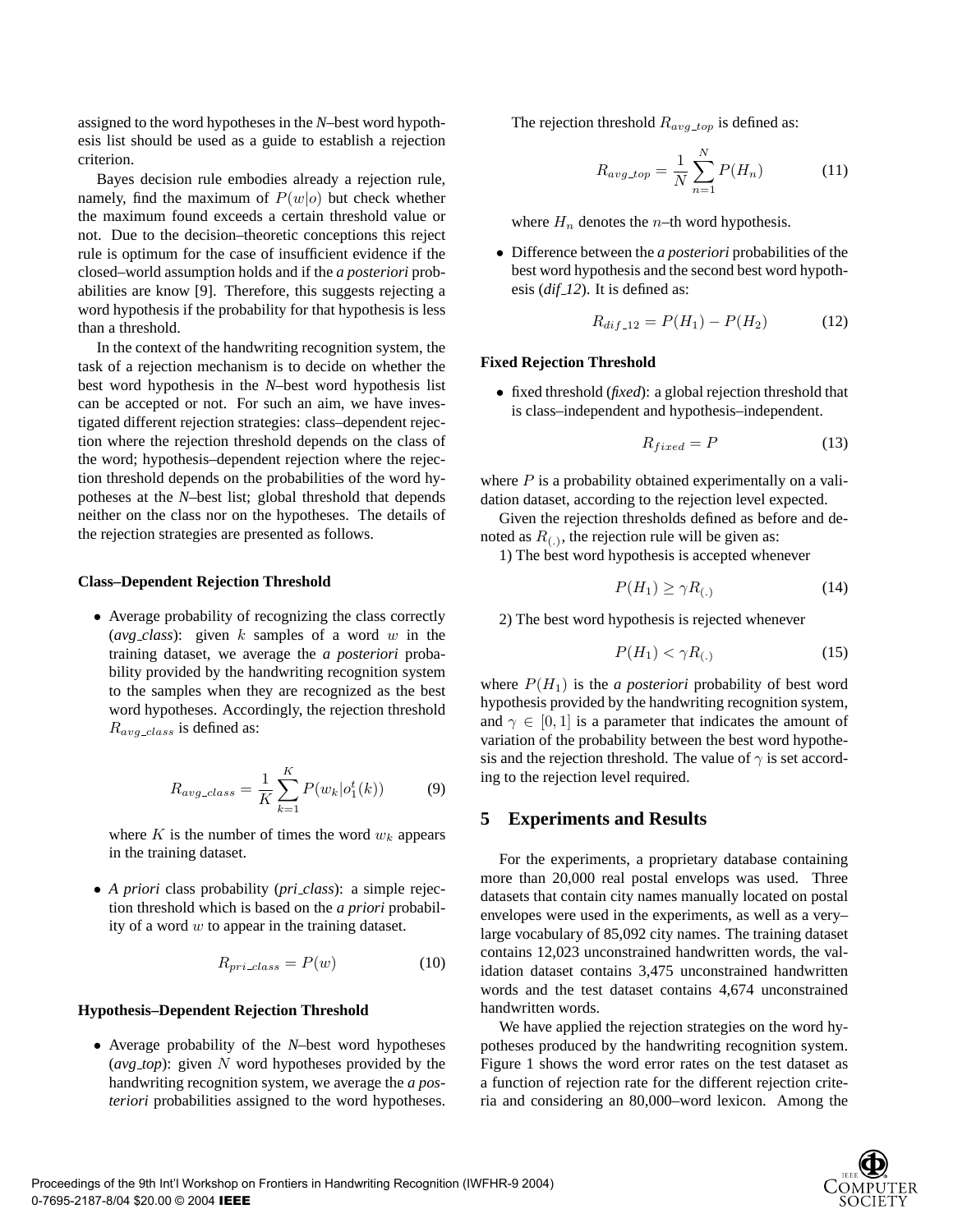

**Figure 1. Word error rates versus the rejection rate for the different rejection thresholds and an 80,000–word lexicon**

different rejection criteria, the criterion based on the difference between the probabilities of the first best word hypothesis  $(H_1)$  and the second best word hypothesis  $(H_2)$ performs the best. A similar performance was observed in different lexicon sizes. Surprisingly, the class–dependent rejection thresholds did not provide good results. This is due to the reduced number of samples (or even the absence) in the training dataset for some word classes.

Figure 2 shows the word error rates on the test dataset as a function of the rejection rate for different lexicon sizes and using the  $R_{dif-12}$  rejection threshold. It is clear that such a rejection strategy provides an interesting error–rejection tradeoff for all lexicon sizes. For instance, at a 40% rejection level, the word error rate on small and large lexicons is less than 1%, while on very large lexicons, the word error rate is less than 4% .

Besides the reduction in word error rates afforded by the different rejection strategies, it is also interesting to look at another rejection statistics, such as the false–rejection rate (Type II Error) and the false–acceptance rate (Type I Error). Figure 3 shows the detection and tradeoff curve. This figure shows again that the  $R_{dif-12}$  rejection threshold provides the best results among all rejection strategies. For instance, if a low false–acceptance rate is the goal, the handwriting recognition system requires only a 25% false–rejection rate to achieve a false–acceptance rate below 10%.

Finally, the last aspect that is interesting to analyze is the improvement in reliability afforded by the rejection strategies. Reliability is an interesting performance measure because it takes into account both the error rate and the rejection rate. Figure 4 shows the evolution of the recognition rate, error rate and reliability as a function of the rejection rate which is based on the  $R_{dif-12}$  rejection threshold. We can observe from this figure that for low rejection rates, the rejection strategy based on the  $R_{dif-12}$  rejection threshold produces interesting error–reject tradeoff. Reliability is a more suitable measure to assess the performance of a classifier in real applications because it gives an impression of the classifier behavior in several different situations, that is, at different rejection and error levels.

## **6 Discussion and Conclusion**

In this paper we have presented different rejection strategies for the problem of off–line handwritten word recognition. Three different rejection strategies were investigated: class–dependent, hypothesis–dependent and global. The experimental results have shown that the hypothesis– dependent is the best rejection strategy in combination with the  $R_{dif-12}$ . Notice that only this strategy is in accordance with the reasons for rejecting a word hypothesis stated in Section 4.

In this way, incorporating a rejection mechanism to the handwriting recognition system is a powerful method for reducing error rate and improving reliability. As we have seen, the word error rates can be reduced in more than 10% for very–large vocabularies (>40,000 words) at the cost of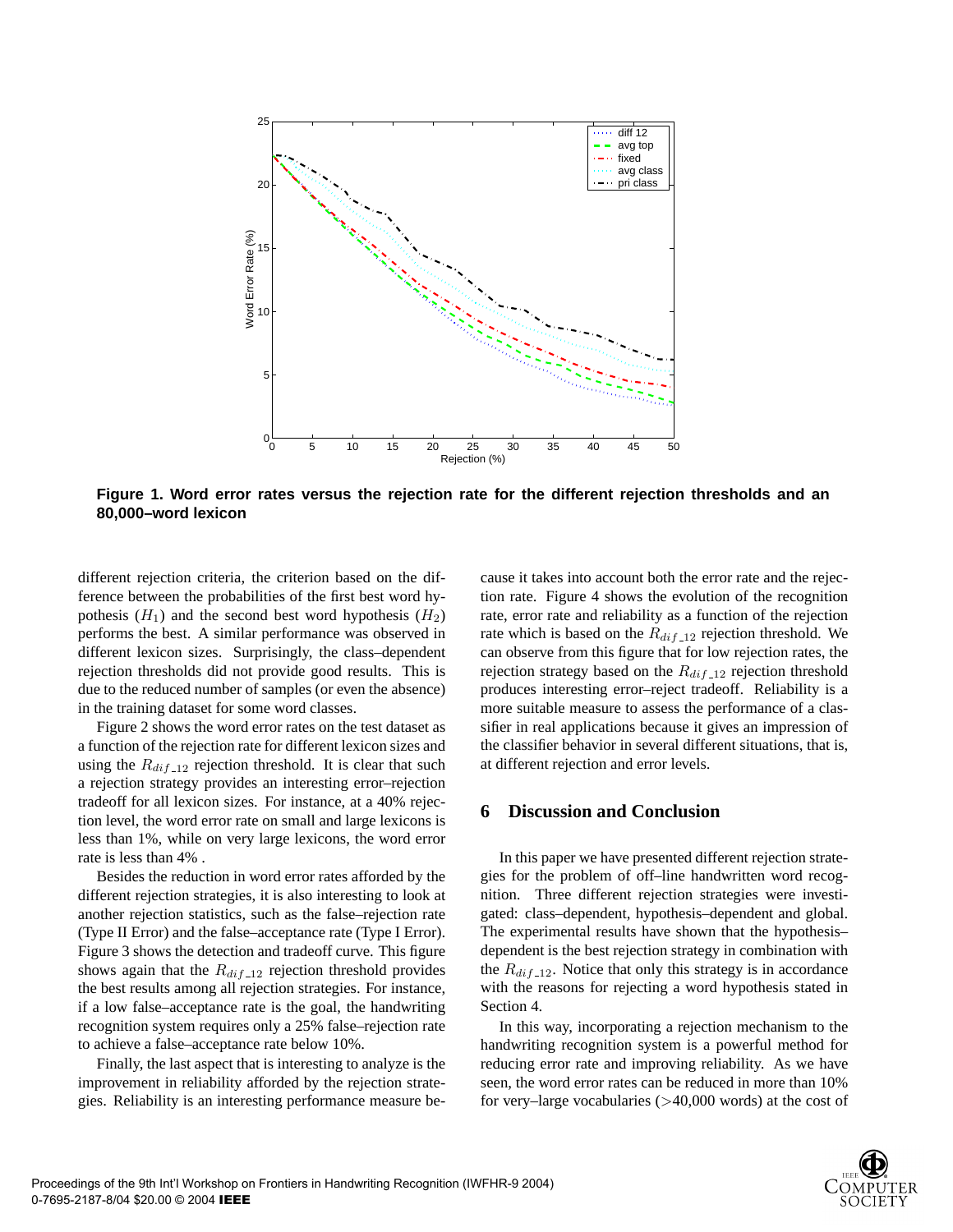

Figure 2. Word error rates versus the rejection rate for different lexicon sizes using the  $R_{dif-12}$ **rejection criterion**

rejecting 20% of the input word images.

In spite of the differences in the experimental environment, the Type I and Type II error rates are close to the results presented in [7] which uses a combination of seven confidence measures, a database of 1,157 words, and a 30,000–word lexicon. The performance of the proposed rejection mechanism is also very similar to the rejection mechanism proposed in [6] which uses anti–model confidence measures, a database of 2,000 words, and a 3,000– word lexicon.

In the future, given the individual rejection thresholds, we plan to study the combination of hypothesis–dependent and class–dependent rejection strategy as a means to improve rejection performance. We also plan to evaluate the proposed rejection strategies on other databases.

## **References**

- [1] A. El-Yacoubi, M. Gilloux, R. Sabourin, and C. Y. Suen. Unconstrained handwritten word recognition using hidden markov models. *IEEE Transactions on Pattern Analysis and Machine Intelligence*, 21(8):752–760, 1999.
- [2] A. El-Yacoubi, R. Sabourin, C. Y. Suen, and M. Gilloux. Improved model architecture and training phase in a off–line hmm-based word recognition system. In *Proc. 14th International Conference on Pattern Recognition*, pages 17–20, Brisbaine, Australia, 1998.
- [3] J. Gloger, A. Kaltenmeier, E. Mandler, and L. Andrews. Reject management in a handwriting recognition system. In

*Proc. 4th International Conference Document Analysis and Recognition*, pages 556–559, Ulm, Germany, 1997.

- [4] N. Gorski. Optimizing error-reject trade off in recognition systems. In *Proc. 4th International Conference Document Analysis and Recognition*, pages 1092–1096, Ulm, Germany, 1997.
- [5] A. L. Koerich, R. Sabourin, and C. Y. Suen. Large vocabulary off–line handwriting recognition: A survey. *Pattern Analysis and Applications*, 6(2):97–121, 2003.
- [6] S. Marukatat, T. Artires, P. Gallinari, and B. Dorizzi. Rejection measures for handwriting sentence recognition. In *Proc. 8th International Workshop on Frontiers in Handwriting Recognition*, pages 24–29, Niagara-on-the-Lake, Canada, 2002.
- [7] J. F. Pitrelli and M. P. Perrone. Confidence modeling for verification post–processing for handwriting recognition. In *Proc. 8th International Workshop on Frontiers in Handwriting Recognition*, pages 30–35, Niagara-on-the-Lake, Canada, 2002.
- [8] R. K. Powalka, N. Sherkat, and R. J. Whitrow. Word shape analysis for a hybrid recognition system. *Pattern Recognition*, 30(3):412–445, 1997.
- [9] J. Schurmann. *Pattern Classification: A Unified View of Statistical and Neural Approaches*. John Wiley and Sons, 1996.
- [10] T. Steinherz, E. Rivlin, and N. Intrator. Offline cursive script word recognition – a survey. *International Journal on Document Analysis and Recognition*, 2:90–110, 1999.